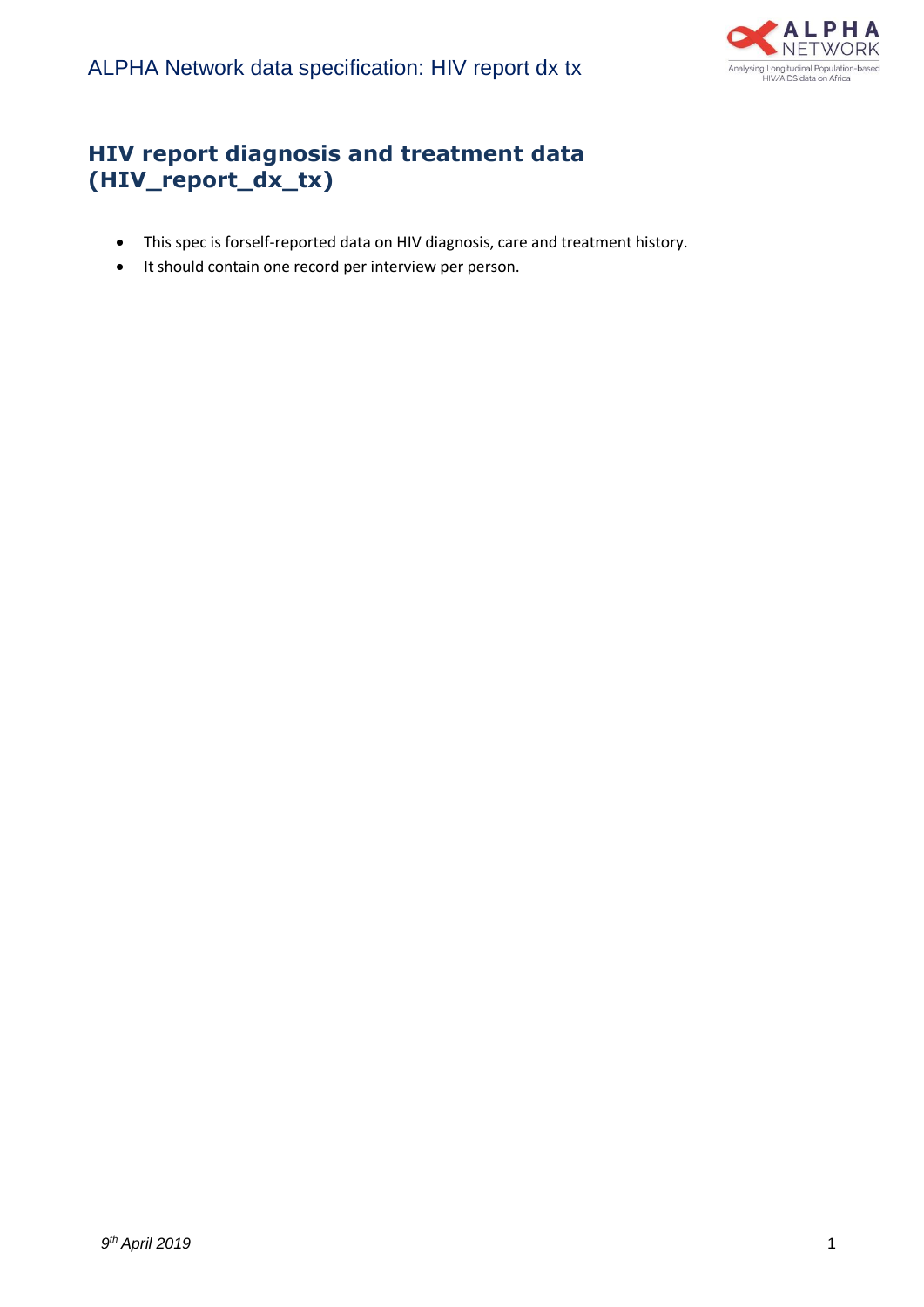

| Variable name            | <b>Description</b>                                                                           | <b>Type</b>         | Coding                                                                                                                                                                                                    | <b>Notes</b>                                                                                                                        |
|--------------------------|----------------------------------------------------------------------------------------------|---------------------|-----------------------------------------------------------------------------------------------------------------------------------------------------------------------------------------------------------|-------------------------------------------------------------------------------------------------------------------------------------|
| idno                     | Person ID number                                                                             | string              | site specific                                                                                                                                                                                             | Numeric IDs long integer format, unique for an individual                                                                           |
| study_name               | ALPHA name for your study site                                                               | string              | site specific                                                                                                                                                                                             | Character - please be consistent across data sets                                                                                   |
| report_date              | Date of report                                                                               | numeric<br>(double) | In Stata format                                                                                                                                                                                           | Date of survey on which report was made                                                                                             |
| survey_round_name        | If report was part of community survey,<br>name of round in which the data were<br>collected | string              | Site specific                                                                                                                                                                                             | This variable should denote the name of the survey for example<br>"sero1" or "TBSurvey2" etc it can be in string or numeric format. |
| survey round scope       | Was this a special study or population<br>based?                                             | numeric             | 1 Population based, all eligible<br>2 special study, representative<br>sample<br>3 special study, non-representative<br>sample                                                                            |                                                                                                                                     |
| sr_ever_htc              | Ever had HTC                                                                                 | numeric             | 0 <sub>no</sub><br>1 yes                                                                                                                                                                                  |                                                                                                                                     |
| sr_last_htc_visit_reason | Reason for last HTC visit                                                                    | numeric             | 1 Not sick + client initiated VCT<br>2 Sick + client initiated VCT<br>3 Client initiated, sick not known<br>4 Medical (TB clinic, STD clinic, )<br>5 ANC<br>6 Research<br>7 Community outreach<br>8 Other | If a reason for having test is given                                                                                                |
| sr_last_htc_when         | When was the last HTC                                                                        | numeric             | 1 In last year<br>2 More than a year ago<br>3 Never<br>4 Don't know                                                                                                                                       | No need to fill this variable if you have the date, see below                                                                       |
| sr_last_htc_year         | Year of last HTC                                                                             | numeric             | Year 4 digits<br>9999 Unknown                                                                                                                                                                             | If a date is given for when the respondent went to HTC enter the<br>year here                                                       |
| sr_last_htc_month        | Month of last HTC                                                                            | numeric             | Month as integer 1 to 12<br>99 Unknown                                                                                                                                                                    | If a date is given for when the respondent went to HTC enter the<br>month here                                                      |
| sr last htc know result  | Did they find out the result of their last<br>HIV test at HTC?                               | numeric             | 0 No<br>1 Yes                                                                                                                                                                                             |                                                                                                                                     |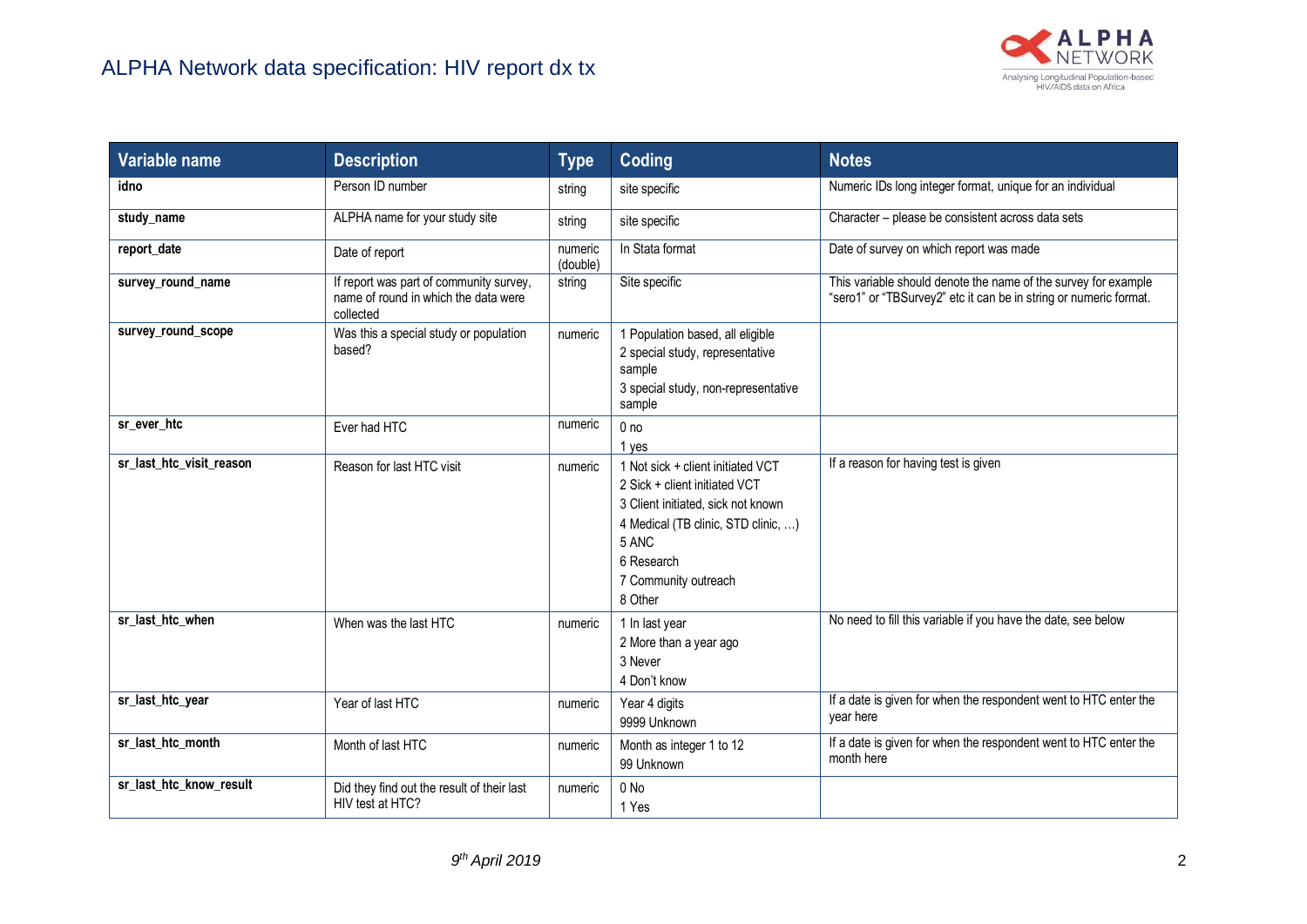

| Variable name                    | <b>Description</b>                                         | <b>Type</b> | Coding                                                              | <b>Notes</b>                                                                                                                                                                                                                                                                                                           |
|----------------------------------|------------------------------------------------------------|-------------|---------------------------------------------------------------------|------------------------------------------------------------------------------------------------------------------------------------------------------------------------------------------------------------------------------------------------------------------------------------------------------------------------|
| sr_last_htc_test_result          | Result of their last HTC test                              | numeric     | 0 Negative<br>1 Positive<br>2 Not asked<br>3 Not disclosed          |                                                                                                                                                                                                                                                                                                                        |
| sr_first_positive_when           | When first knew they were positive                         | numeric     | 1 In last year<br>2 More than a year ago<br>3 Never<br>4 Don't know | When the respondent first found out they were HIV positive. This<br>should only be filled if a direct question was asked about first<br>diagnosis at the time of the interview.                                                                                                                                        |
| sr_first_positive_year           | Year first knew they were positive                         | numeric     | Year 4 digits<br>9999 Unknown                                       | If a date is given for when the respondent first found out they were<br>HIV positive enter the year here                                                                                                                                                                                                               |
| sr_first_positive_month          | Month first knew they were positive                        | numeric     | Month in integer<br>99 Unknown                                      | If a date is given for when the respondent first found out they were<br>HIV positive enter the month here                                                                                                                                                                                                              |
| sr hiv service refer             | Ever referred to HIV care services                         | numeric     | 0 No<br>1 Yes                                                       | This refers to ALL services that are locally available for confirmed<br>HIV positive persons, including clinical staging, monitoring of CD4<br>counts, treatment for TB and opportunistic infections, services to<br>prevent pregnant women transmitting HIV to unborn children, and<br>Anti-Retroviral Drug treatment |
| sr_hiv_service_first_refer_when  | The first time advised to go to HIV care<br>services       | numeric     | 1 In last year<br>2 More than a year ago<br>3 Never<br>4 Don't know |                                                                                                                                                                                                                                                                                                                        |
| sr_hiv_service_first_refer_year  | The year first time advised to go to HIV<br>care services  | numeric     | Year 4 digits<br>9999 Unknown                                       |                                                                                                                                                                                                                                                                                                                        |
| sr_hiv_service_first_refer_month | The month first time advised to go to<br>HIV care services | numeric     | Month in integer<br>99 Unknown                                      |                                                                                                                                                                                                                                                                                                                        |
| sr_mum_hiv_service_refer         | Ever referred to HIV ANC or PMTCT<br>care services         | numeric     | 0 No<br>1 Yes<br>8 Not applicable                                   |                                                                                                                                                                                                                                                                                                                        |
| sr_mum_hiv_service_refer_when    | When referred to HIV ANC or PMTCT<br>care services         | numeric     | 1 In last year<br>2 More than a year ago<br>3 Never<br>4 Don't know |                                                                                                                                                                                                                                                                                                                        |
| sr_mum_hiv_service_refer_year    | Year referred to HIV ANC or PMTCT<br>care services         | numeric     | Year 4 digits<br>9999 Unknown                                       |                                                                                                                                                                                                                                                                                                                        |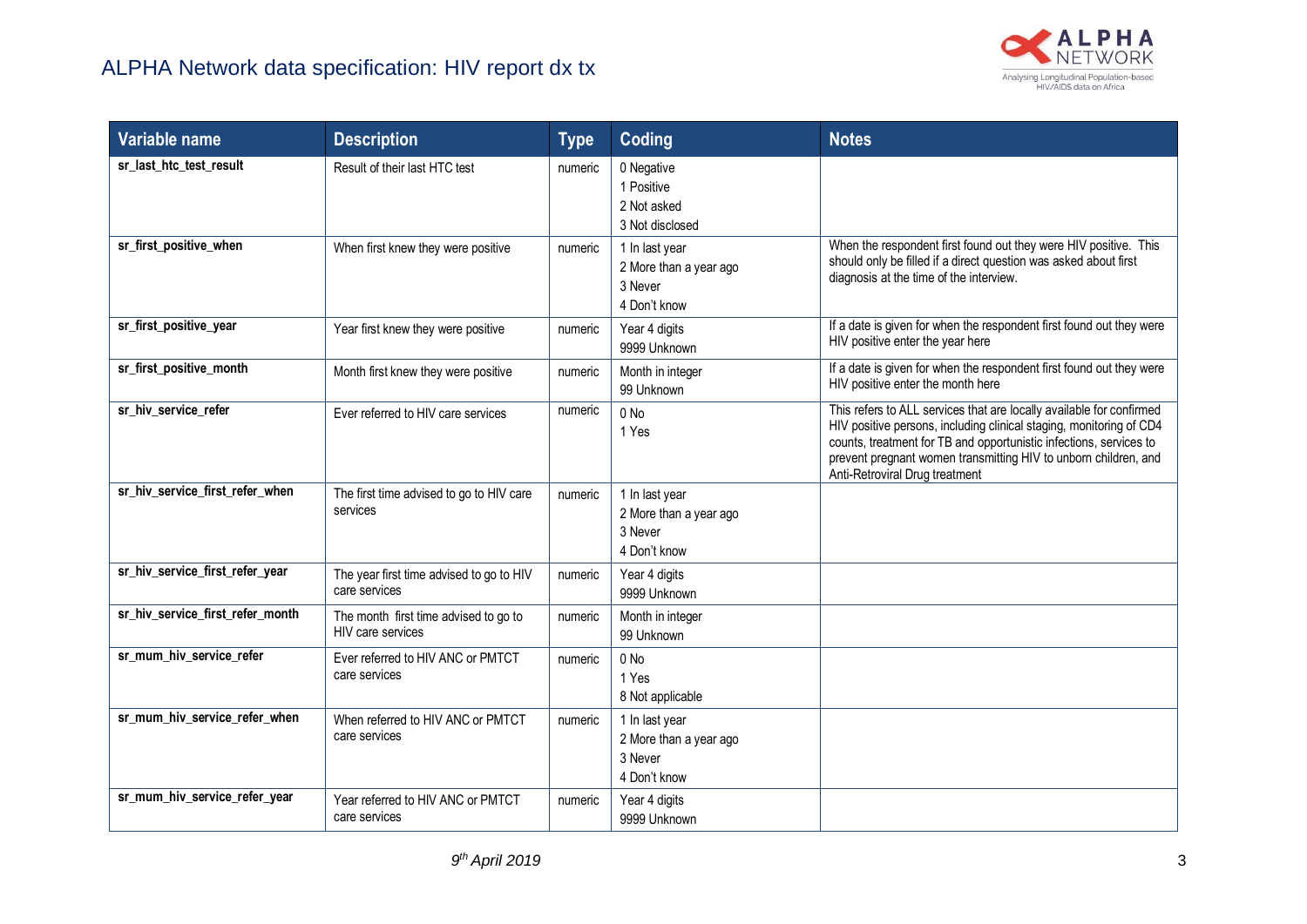## ALPHA Network data specification: HIV report dx tx



| Variable name                   | <b>Description</b>                                  | <b>Type</b> | Coding                                                              | <b>Notes</b>                                                                                      |
|---------------------------------|-----------------------------------------------------|-------------|---------------------------------------------------------------------|---------------------------------------------------------------------------------------------------|
| sr mum hiv service refer month  | Month referred to HIV ANC or PMTCT<br>care services | numeric     | Month in integer<br>99 Unknown                                      |                                                                                                   |
| sr_hiv_service_ever             | Ever used any HIV care services                     | numeric     | 0 No<br>1 Yes                                                       |                                                                                                   |
| sr_hiv_service_first_used_when  | The first time used HIV care services               | numeric     | 1 In last year<br>2 More than a year ago<br>3 Never<br>4 Don't know |                                                                                                   |
| sr_hiv_service_first_used_year  | The year first used HIV care services               | numeric     | Year 4 digits<br>9999 Unknown                                       |                                                                                                   |
| sr_hiv_service_first_used_month | The month used HIV care services                    | numeric     | Month in integer<br>99 Unknown                                      |                                                                                                   |
| sr_ever_told_noart_need         | Ever told not eligible for ART                      | numeric     | 0 No<br>1 Yes                                                       | Have they ever been told that ART was not currently needed / they<br>are not eligible for ART     |
| sr ever told art need           | Ever told eligible for ART?                         | numeric     | 0 No<br>1 Yes                                                       |                                                                                                   |
| sr_first_assessed_when          | When first assessed for ART                         | numeric     | 1 In last year<br>2 More than a year ago<br>8 Don't know            | When respondent was first assessed for ART                                                        |
| sr_first_assessed_year          | Year first assessed for ART                         | numeric     | Year 4 digits<br>9999 Unknown                                       | If a date is given for when the respondent was first assessed for<br>ART enter the year here      |
| sr_first_assessed_month         | Month first assessed for ART                        | numeric     | Month in integer<br>99 Unknown                                      | If a date is given for when the respondent was first assessed for<br>ART enter the month here     |
| sr first art need when          | When first told need ART                            | numeric     | 1 In last year<br>2 More than a year ago<br>8 Don't know            | When respondent was first told that they needed/were eligible for<br><b>ART</b>                   |
| sr_first_art_need_year          | Year first told need ART                            | numeric     | Year 4 digits<br>9999 Unknown                                       | If a date is given for when the respondent was first told they<br>needed ART enter the year here  |
| sr_first_art_need_month         | Month first told need ART                           | numeric     | Month in integer<br>99 Unknown                                      | If a date is given for when the respondent was first told they<br>needed ART enter the month here |
| sr_ever_art                     | Ever started ART                                    | numeric     | $0$ No<br>1 Yes                                                     |                                                                                                   |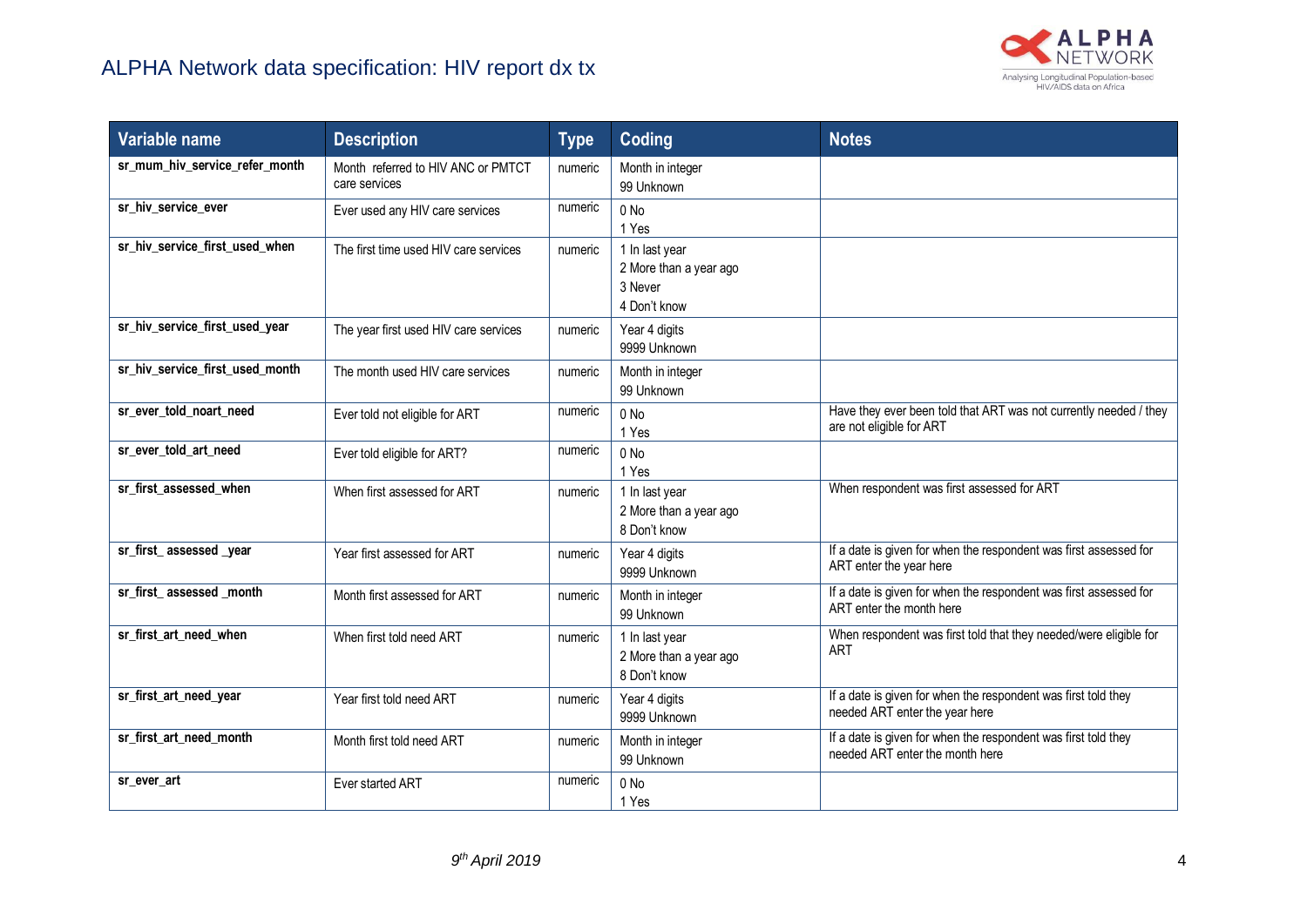

| Variable name                          | <b>Description</b>                                                 | <b>Type</b>         | <b>Coding</b>                                                                         | <b>Notes</b> |
|----------------------------------------|--------------------------------------------------------------------|---------------------|---------------------------------------------------------------------------------------|--------------|
| sr_art_first_when<br>sr_art_first_year | Date first started ART<br>Year first started ART                   | numeric<br>numeric  | 1 In last year<br>2 More than a year ago<br>3 Never<br>4 Don't know<br>Year 4 digits  |              |
|                                        |                                                                    |                     | 9999 Unknown                                                                          |              |
| sr art first month                     | Month first started ART                                            | numeric             | Month in integer<br>99 Unknown                                                        |              |
| sr art current                         | Are they currently taking ART                                      | numeric             | 0 No<br>1 Yes                                                                         |              |
| sr_art_where                           | Where do they get their ART drugs?                                 | numeric             | 0 Within study area<br>1 Outside study area<br>8 Not asked<br>9 Not known             |              |
| sr art last when                       | Date last took ART                                                 | numeric<br>(double) | 0 Still on ART<br>1 In last year<br>2 More than a year ago<br>3 Never<br>4 Don't know |              |
| sr_art_last_year                       | Year last took ART                                                 | numeric             | Year 4 digits<br>9999 Unknown                                                         |              |
| sr_art_last_month                      | Month last took ART                                                | numeric             | Month in integer<br>99 Unknown                                                        |              |
| sr_art_interrupt                       | Ever interrupted ART?                                              | numeric             | 0 No<br>1 Yes                                                                         |              |
| sr_art_interrupt_months                | Total number of months of ART<br>interruptions since first started | numeric             | integer or Stata "." if not known                                                     |              |
| sr_cotrimox_current                    | Are they currently taking co-<br>trimoxazole?                      | numeric             | 0 No<br>1 Yes<br>8 Not asked<br>9 Not known                                           |              |
| sr_cotrimox_first_year                 | Year first started co-trimoxazole                                  | numeric             | Year 4 digits<br>9999 Unknown                                                         |              |